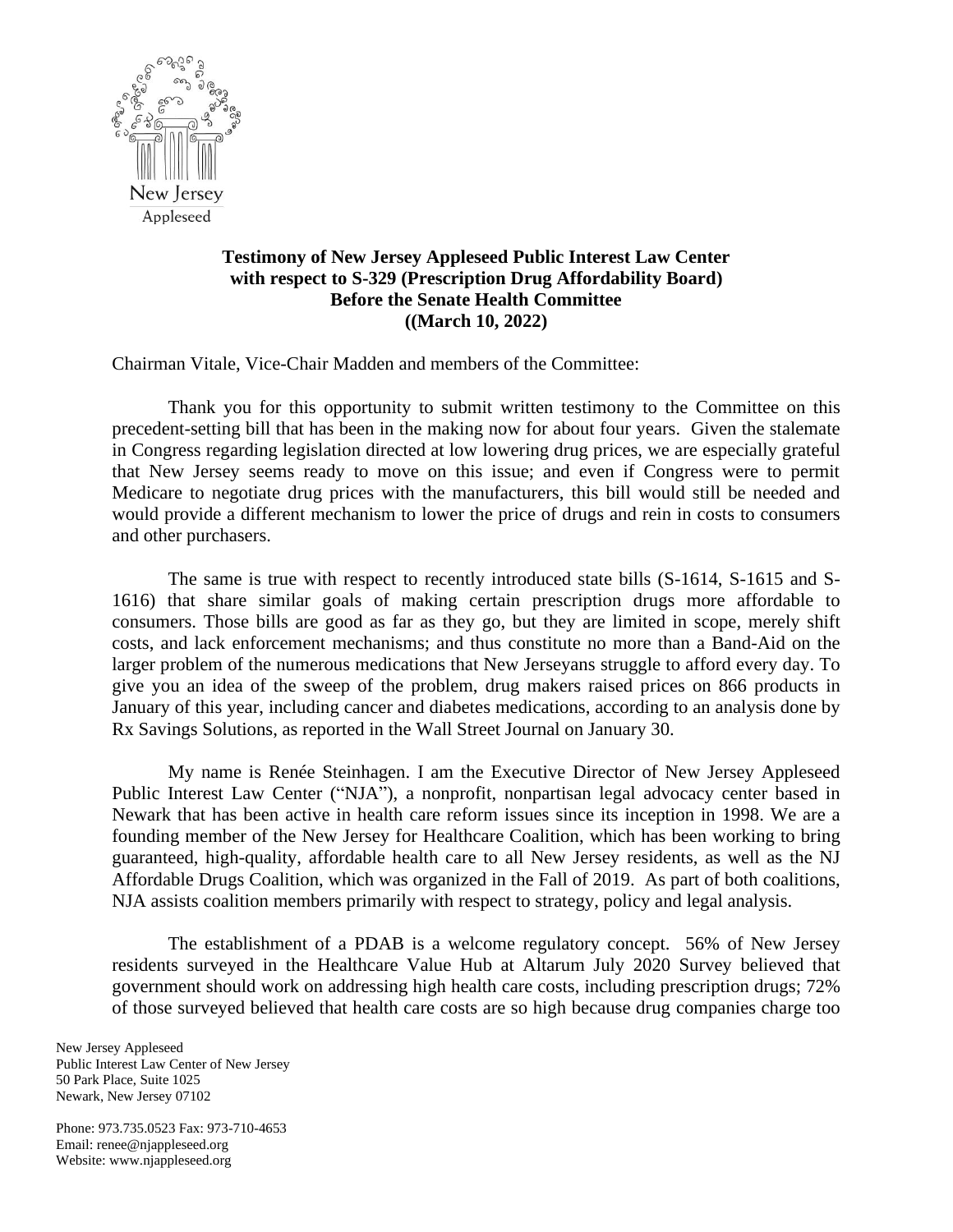much money; and 88%, across party lines favored the establishment of PDABs. Accordingly, a PDAB is a good step forward that indicates to consumers that New Jersey legislators are acting on their behalf.

New Jersey, like other U.S. states, has the authority to regulate health care insurers and determine maximum payment levels for healthcare and other **public goods and services in markets with little or no market competition**. Consistent with such authority, the PDAB would build on various regulatory precedents for drugs that have only a few suppliers, as well as, more generally, the rate-setting conduct of the Board of Public Utilities ("BPU"). New Jersey sets consumer rates for public utilities such as electricity and water because they are important to the public's well-being and controlled by just a few companies. Similar considerations are applicable to prescription drugs, which people need to maintain their health.

Specifically, as set forth in S-329, the PDAB would review certain high-cost drugs that create "affordability challenges" for the State health care system, as well as high out-of-pocket expenses for patients. Because drug costs involve many complicated issues and affect numerous stakeholders, the PDAB constitutes an appropriate mechanism to bring all the stakeholders together, increase procedural and substantive transparency regarding drug prices, and, if given, the authority, to set an upper payment limit for certain drugs sold in the State and/or permit importation of those drugs at or below that price limit. The ability to set upper payment limits or to permit importation is certain to lower the overall costs of prescription drugs for all. For additional information about a PDAB, I am attaching to this statement a "Frequently Asked Questions" sheet prepared by NJ for Affordable Drugs, which may also be found at [https://drive.google.com/file/d/10Pq0545cftMB8JVuY63FaBQP4\\_Y\\_ajyF/view?usp=sharing](https://drive.google.com/file/d/10Pq0545cftMB8JVuY63FaBQP4_Y_ajyF/view?usp=sharing)

There is little doubt that S-329 is a good start to introducing the concept of a PDAB and setting the Board on a path to conduct cost reviews of certain drugs that create an affordability challenge to New Jersey's health system and its patients. The Board, however, is only authorized to issue regulations and cost reviews, and it is required to issue several different reports at different points in time after the bill is enacted. It cannot, prior to receiving additional affirmative approval by the Legislature, actually regulate any specific drug or permit importation of that drug. Moreover, the Board is only able to make recommendations for government programs that are separate from those governing private payers; and from our perspective, the legislation, prior to the amendments offered today, is still unnecessarily difficult to read and , understand- how all the different reports, which have different due dates, cohere and relate to one another. several key issues lacks clarity.

So, let me repeat, this bill does not authorize the PDAB to set an upper payment limit, permit importation of any specific drug or implement any other regulatory policy. It is only after the PDAB conducts certain cost reviews, issues several different reports, including a report that would evaluate the pros and cons of taking any one policy, and this Legislature reviews those reports/recommendations and acts again, that the PDAB may have the authority to regulate any specific drug/or permit importation of those drugs (in accordance with the National Academy for State Health Policy's (NASHP) model bill).